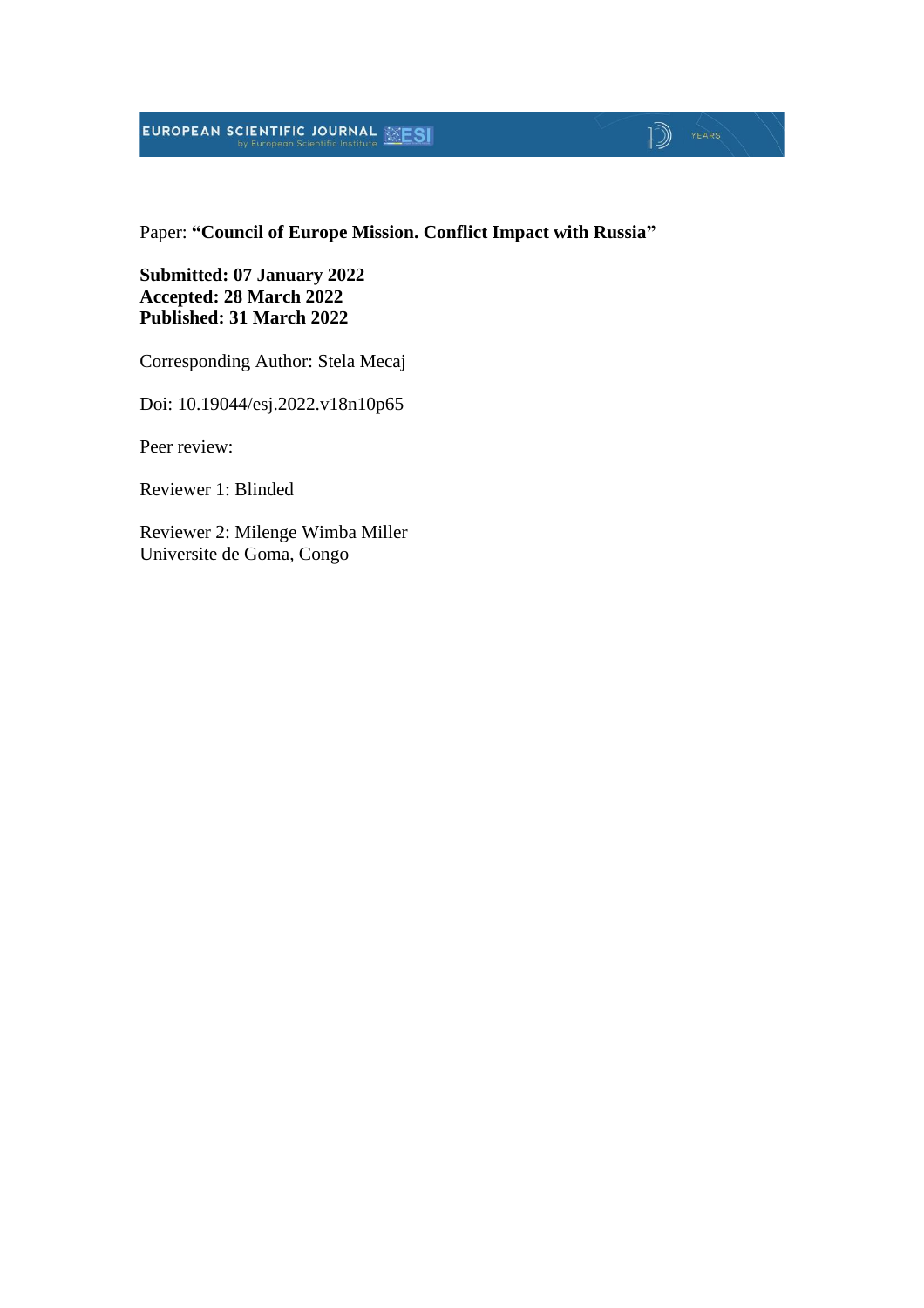# **ESJ** *Manuscript Evaluation Form 2021*

This form is designed to summarize the manuscript peer review that you have completed and to ensure that you have considered all appropriate criteria in your review. Your review should provide a clear statement, to the authors and editors, of the modifications necessary before the paper can be published or the specific reasons for rejection.

Please respond within the appointed time so that we can give the authors timely responses and feedback.

NOTE: ESJ promotes peer review procedure based on scientific validity and technical quality of the paper (not perceived the impact). You are also not required to do proofreading of the paper. It could be recommended as part of the revision.

*ESJ editorial office would like to express its special gratitude for your time and efforts. Our editorial team is a substantial reason that stands ESJ out from the crowd!*

| Reviewer Name: MILENGE WIMBA<br>Miller                                                                               |                                              |  |  |
|----------------------------------------------------------------------------------------------------------------------|----------------------------------------------|--|--|
| University/Country: UNIVERSITE DE GOMA                                                                               |                                              |  |  |
| Date Manuscript Received: 24/01/2022                                                                                 | Report Submitted:<br>Date Review<br>2/2/2022 |  |  |
| Manuscript Title: COUNCIL OF EUROPE MISSION. CONFLICT IMPACT<br><b>WITH RUSSIA</b>                                   |                                              |  |  |
| <b>ESJ Manuscript Number:</b>                                                                                        |                                              |  |  |
| You agree your name is revealed to the author of the paper:<br>Yes/No YES                                            |                                              |  |  |
| You approve, your name as a reviewer of this paper, is available in the "review history" of the<br>paper: Yes/No YES |                                              |  |  |
| You approve, this review report is available in the "review history" of the paper: Yes/No YES                        |                                              |  |  |

### **Evaluation Criteria:**

**Please give each evaluation item a numeric rating on a 5-point scale, along with a thorough explanation for each point rating.**

| <i><b>Ouestions</b></i>                                                    | <b>Rating Result</b><br>[Poor] 1-5<br>[Excellent] |
|----------------------------------------------------------------------------|---------------------------------------------------|
| 1. The title is clear and it is adequate to the content of the<br>article. | Δ                                                 |